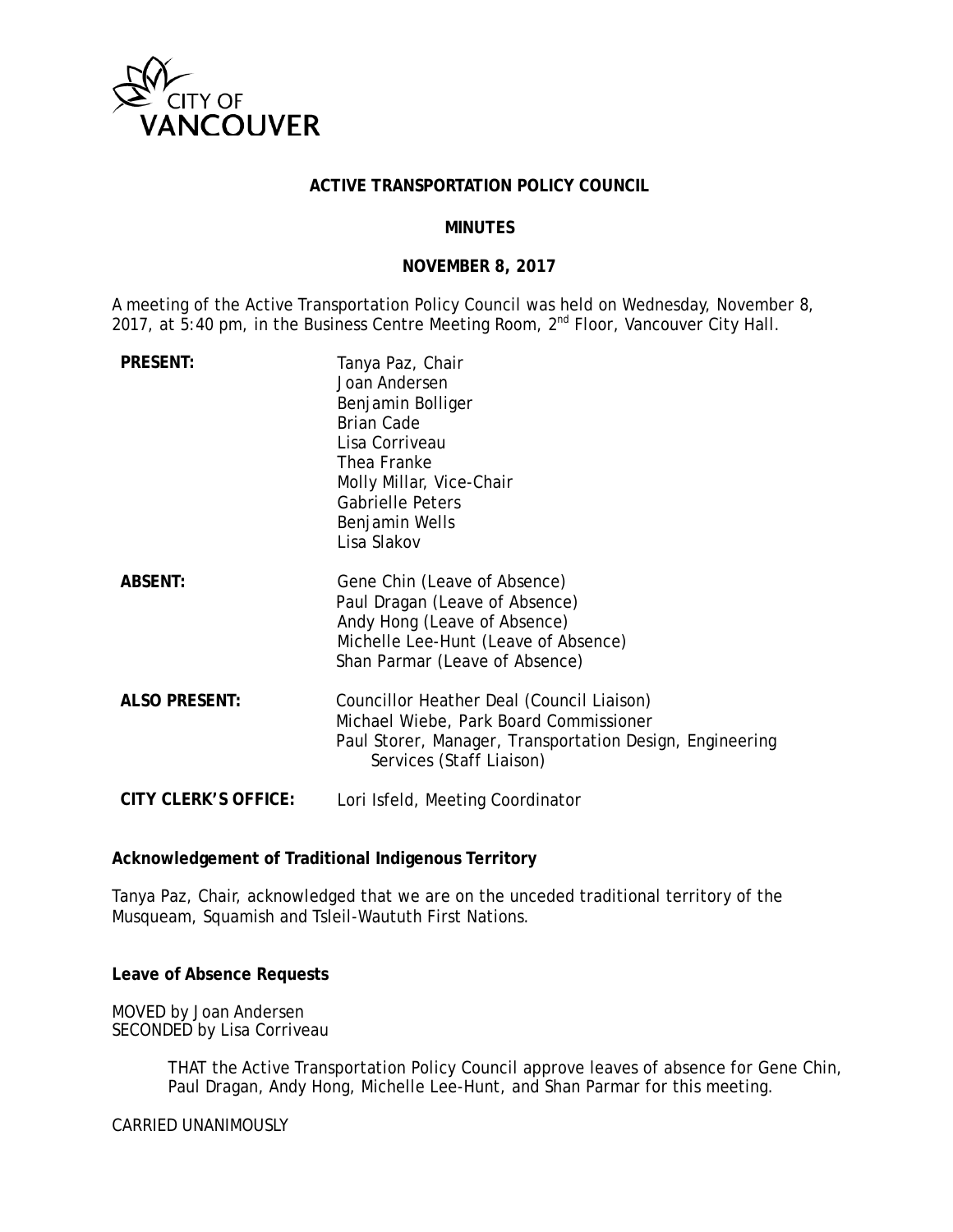# **Approval of Minutes**

MOVED by Benjamin Wells SECONDED by Thea Franke

> THAT the Active Transportation Policy Council approve the minutes of the meeting held on September 13, 2017.

CARRIED UNANIMOUSLY

# **1. Arbutus Greenway: Staff Presentation/Feedback Request**

Mike Anderson, Transportation Planning, provided a presentation regarding the Arbutus Greenway Project and responded to questions. Discussion ensued and Committee members provided feedback and suggestions. Topics covered included recent planning and design strategies and events, the timeline for further rounds of public engagement, and potential streetcar configuration options. It was noted the Master Plan is slated to go to Council for approval in the summer of 2018, which will be followed by the detailed design phase and then construction.

More details on the Arbutus Greenway project are available at [http://vancouver.ca/streets](http://vancouver.ca/streets-transportation/arbutus-greenway.aspx)[transportation/arbutus-greenway.aspx.](http://vancouver.ca/streets-transportation/arbutus-greenway.aspx)

# **2. Chair and Subcommittee Updates**

# *(a) Chair Update*

Tanya Paz summarized a number of events she attended, including the Council of Councils meeting, Gastown Open House, Burrard Bridge opening, and the Shaping Resilience event hosted by the Vancouver City Planning Commission.

She advised a motion on Northeast False Creek will brought forward before possibly going to City Council in early 2018.

She also noted that TransLink had requested that ATPC set up a meeting regarding Transit Fare Review, to be attended by a number of the Civic Agencies. The meeting is now scheduled for Thursday, December 14th at 5:30 pm, Committee Room 1.

*i. Approval of 2018 Meeting Schedule*

MOVED by Joan Anderson SECONDED by Molly Millar

> THAT the 2018 meeting schedule for the Active Transportation Policy Council be approved.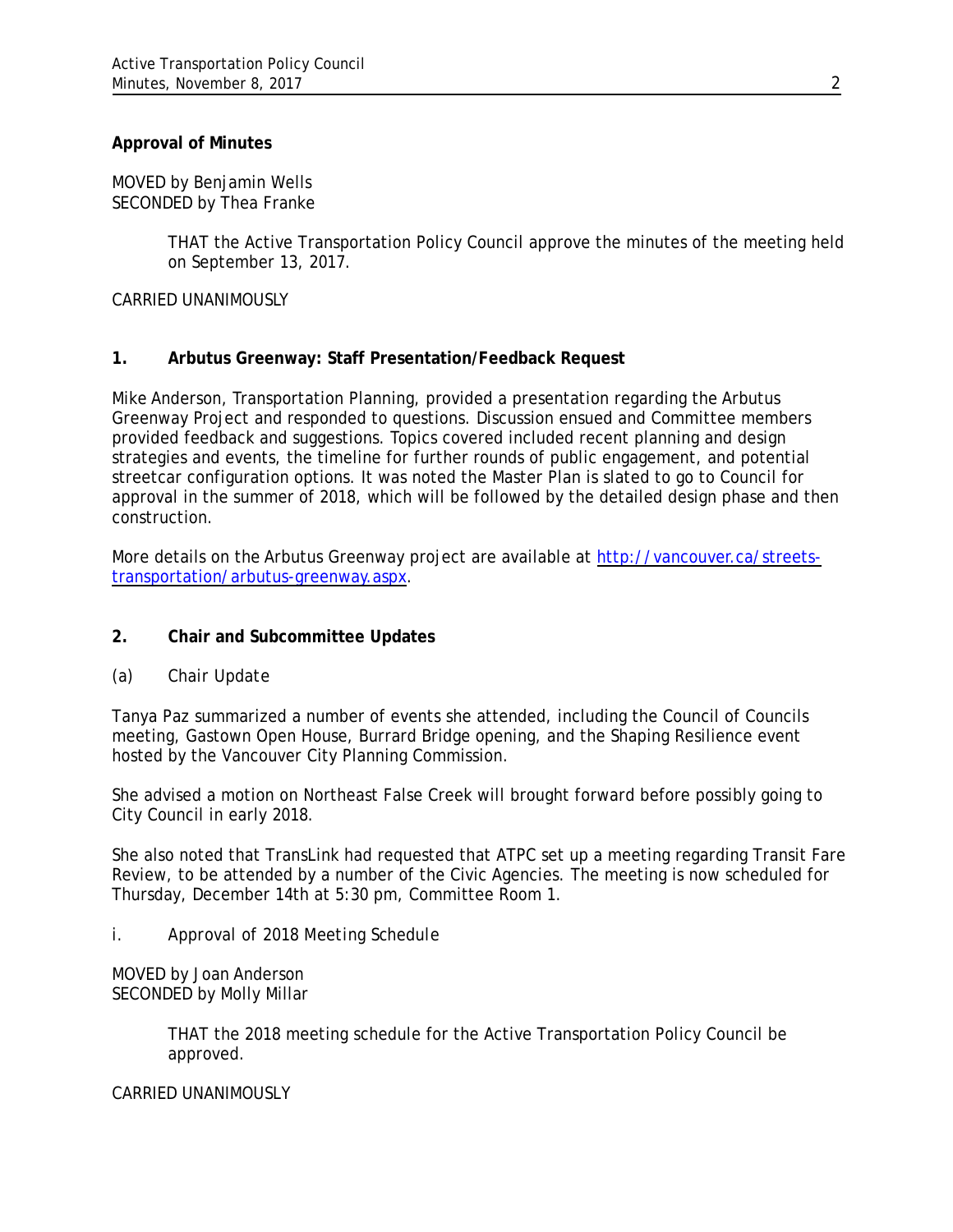# *ii. Other Updates & Next Meeting Topics*

The Chair provided additional updates on active transportation matters.

- *(b) Policy Subcommittee*
- *i. Updates & Next Meeting Topics*

Molly Millar provided updates on current and upcoming active transportation policy matters, noting a presentation given by Toby Lewis from Traffic and Data Management on upcoming proposed by-law updates.

Speed limits are a topic the Subcommittee continues to work on and the current approach is to urge City Council to ask the new provincial government for an updated Motor Vehicle Act (proposed Road Safety Act).

Right hand turns was discussed. Molly advised the Subcommittee is working on a motion and will share with ATPC when available.

It was also noted there would be presentation on parking at next week's subcommittee meeting.

- *(c) Projects Subcommittee*
- *i. Updates & Next Meeting Topics*

Ben Bolliger provided updates on topics dealt with at the last Subcommittee meeting, including Georgia Gateway Project which is in its initial stages, Alexander Street link between Powel Street Overpass and Carrall Bikeway, the Heather Lands project, and a presentation on the Parking By-law updates.

Ben advised items for the next meeting include Millennium Line Broadway Extension and Gastown.

*ii. Accessibility Infrastructure in the City of Vancouver Motion*

Gabrielle Peters introduced the following motion entitled "Accessibility Infrastructure in the City of Vancouver":

MOVED by Gabrielle Peters SECONDED by Ben Bolliger

# WHEREAS

1. Disabled people currently constitute approximately 14.8% of the population of British Columbia (Stats Can 2012). Although disability occurs in all age groups, the occurrence of disability rises with age and as our population is aging the overall percentage of disabled people will increase, likely substantially;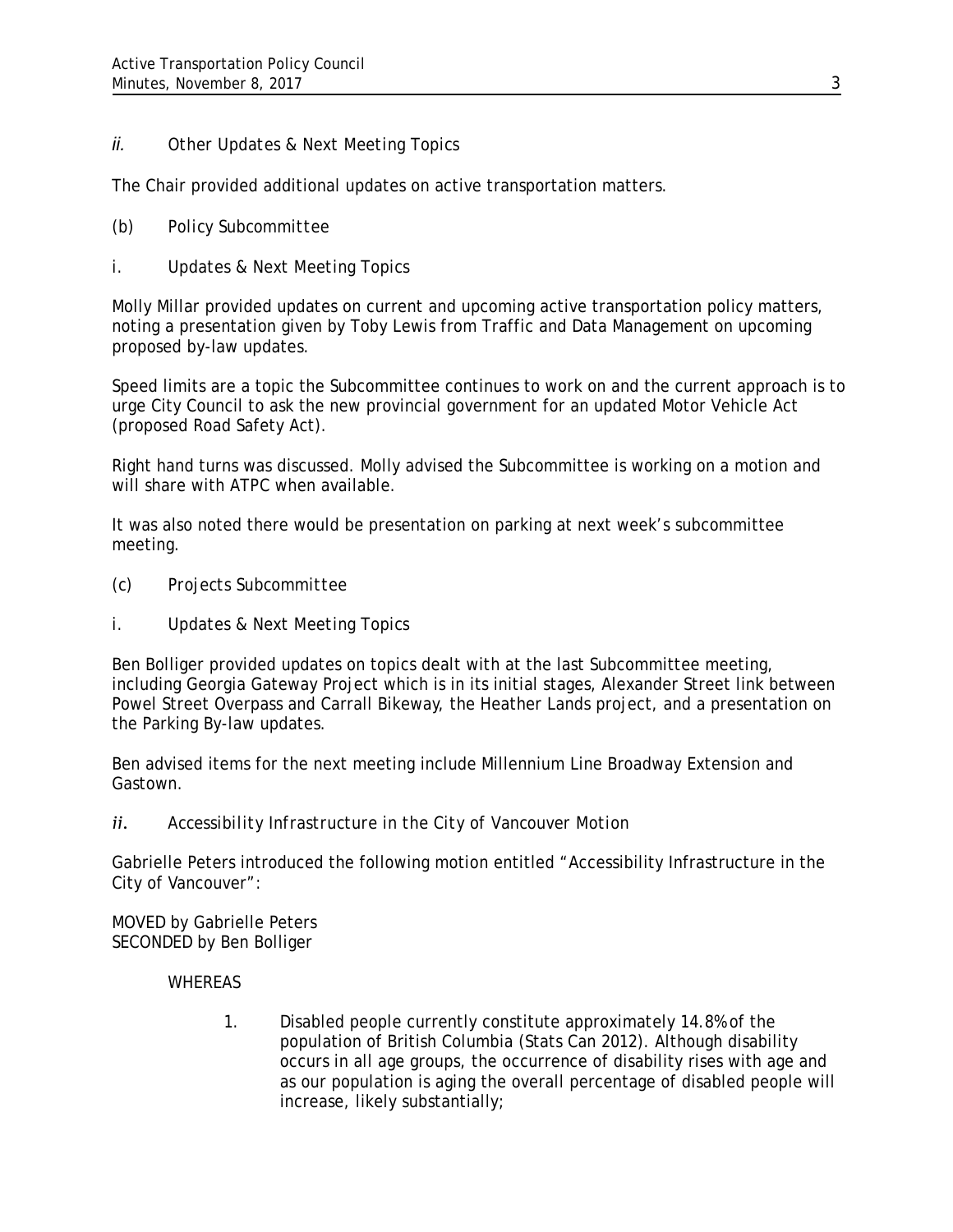- 2. A person may have a disability that is physical, sensory, cognitive, communication, or mental health-related and be either visible or invisible;
- 3. People with different disabilities may experience different barriers to accessibility;
- 4. The majority of disabled people have more than one disability;
- 5. The most common disabilities are related to mobility, pain, and flexibility;
- 6. Accessibility is an expression, reflection, and necessary condition of social justice;
- 7. Accessibility recognizes, respects, and protects the human rights of all disabled people;
- 8. Accessibility is a fundamental requirement for equality and inclusion;
- 9. Accessibility recognizes that disability is part of the human condition;
- 10. Accessibility is a vital component of respecting and celebrating diversity;
- 11. Accessibility is a social determinant of health;
- 12. Accessibility is a requirement for an active lifestyle;
- 13. Accessibility is essential ingredient to a healthy city;
- 14. Lack of accessibility can inhibit and/or prevent disabled people from participating in and contributing to the politics, economy, culture, and overall life of the community;
- 15. Lack of accessibility contributes to social isolation and loneliness. The effect of loneliness and isolation on mortality is similar to cigarette smoking (Holt-Lunstad, 2010);
- 16. Lack of accessibility decreases economic opportunity for individuals and cities;
- 17. Lack of accessibility results in fewer career opportunities and lost income for individuals;
- 18. Lack of accessibility results in lost revenue for local businesses. The Royal Bank of Canada estimates disabled people's spending power in Canada to be \$25 billion;
- 19. The Metro Vancouver Regional Growth Strategy's Sustainable Region Initiative says the region has the opportunity and vision to achieve the highest quality of life by embracing social justice and economic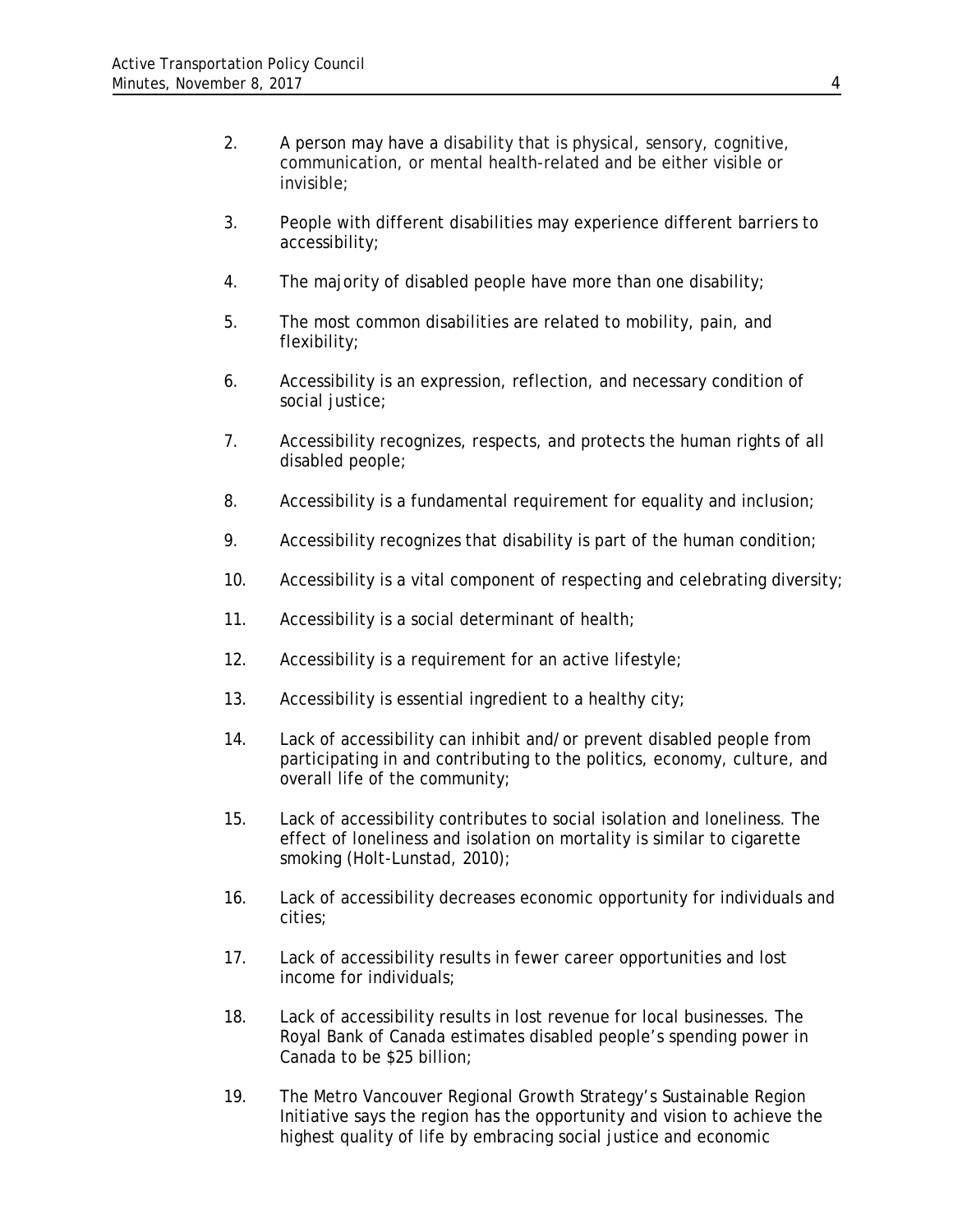prosperity. This laudable goal cannot be achieved without making Vancouver accessible to all its residents;

- 20. The City of Vancouver's Transportation 2040 Plan states: "In the next 30 years the number of residents aged 60 and over will more than double. An aging population means changes in travel patterns and more people with physical challenges getting around our city. By building streets and public spaces with accessibility in mind, and providing transportation options that work for all people, we can ensure a future that allows everyone to meet their daily needs and participate in public life";
- 21. The Transportation 2040 Plan's stated vision for the people of Vancouver is healthy citizens who are mobile in a safe, accessible, and vibrant city that facilitates active lifestyles, supports social interaction, and enables "people of all ages and abilities to get where they need to go in comfort";
- 22. Vision Zero states, "No loss of life is acceptable." Accessibility is an essential element in preventing loss of life as well as loss *in* people's lives. Inability to move around the city safely, reliably, and without facing dangerous, difficult and sometimes impossible barriers results in loss to individual persons, those around them and the city that could benefit from their presence and participation;
- 23. The current bike share program does not include any range of adapted bikes that would allow people with different disabilities to utilize the city's bike lanes;
- 24. Many existing curb ramps, including some recently installed, do not appear to conform to current best practice;
- 25. 8,000 of the 27,000 intersections in Vancouver do not have any curb ramps at all. These are intersections come without warning and are either impassable or risk causing serious injury;
- 26. The current city budget allows for 40 curb ramps to be built each year. At the current rate of installation it could require 200 years to completely outfit the city with curb ramps. That time frame is simply unacceptable;
- 27. Many existing curb ramps are poorly designed and/or maintained and may be difficult, if not dangerous, to use;
- 28. Calgary and Edmonton budget for approximately 250-350 targeted curb ramp installations per year in intersections without them. They have both been doing so for a number of years. Thus even if Vancouver were to match that number the city would still be significantly behind other cities; and
- 29. Curb ramps are only useful if sidewalks are also designed and maintained to be accessible.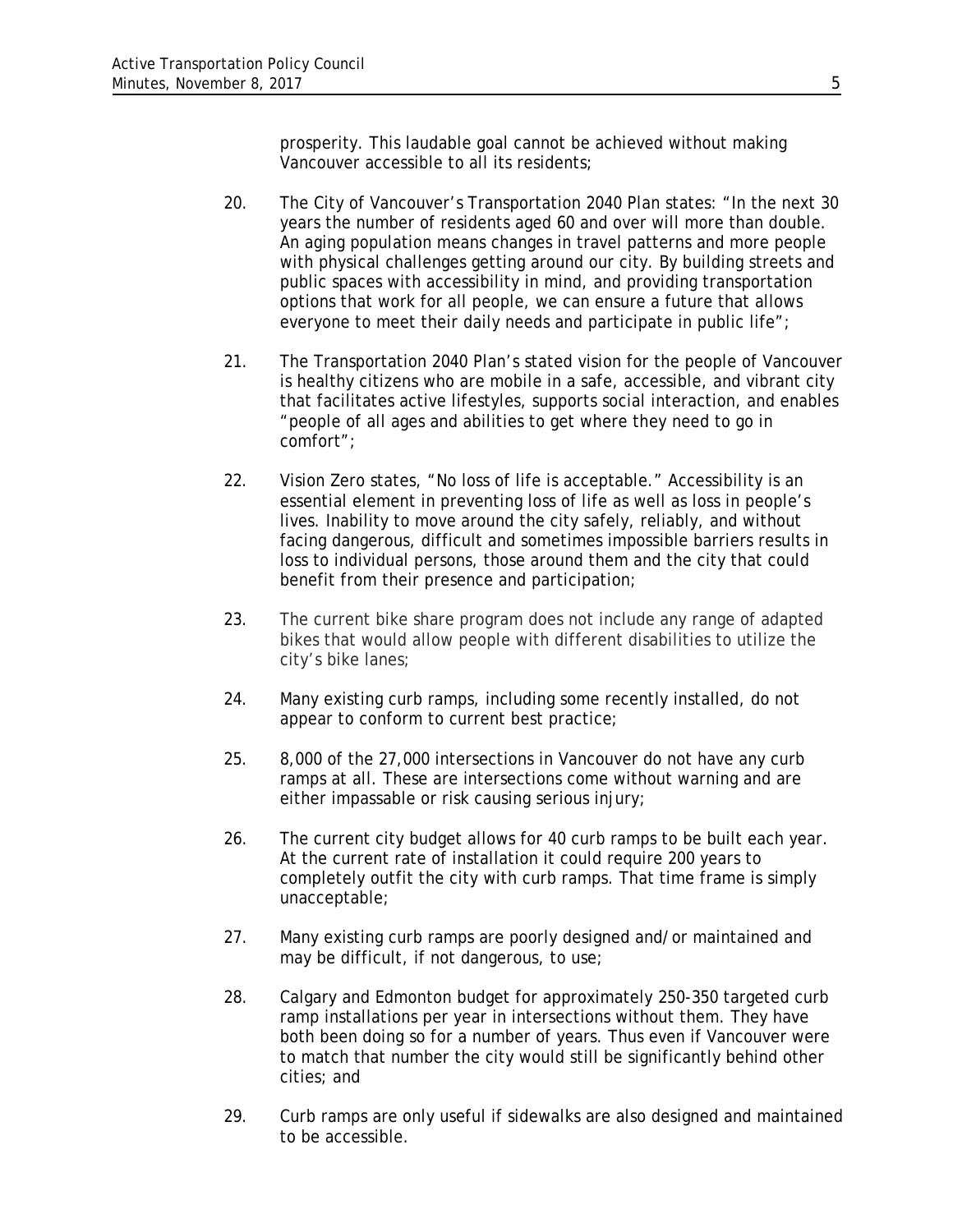# THEREFORE BE IT RESOLVED

THAT the Active Transportation Policy Council recommends that the City of Vancouver:

- 1. Budget for 400 new curb ramp installations in intersections (complete intersections meaning all four curbs would be ramped) without curb ramps annually. This moves up the current completion date from 200 years to 20 years from now;
- 2. Budget for an additional 100 repairs/re-design for existing poorly designed and maintained curb ramps annually over and above its existing budget;
- 3. Launch a special social media campaign with dedicated web page about accessibility that would include information on how to report sidewalks and curb ramps in need of maintenance for people to report sidewalks in need of maintenance, including an online form;
- 4. Establish and make public a process and specific time frame for responding to and dealing with above reports;
- 5. Adhere to and enforce best practice for accessibility during periods of construction;
- 6. Research the best model for providing access to adapted bike equipment for disabled Vancouver residents;
- 7. Establish an Accessibility Advisory Council, with duties to include but not be limited to overseeing an accessibility audit of the city and establishing a framework for ensuring accessibility is inspiration not criticism to future design, policies, programs and communications in the city so that Vancouver may become a world leader in accessibility and inclusion; and
- 8. Define accessibility not as making something bearable but rather making it welcoming, thus resetting the bar from its current '*is it possible?'* to '*is it pleasant, enjoyable, equitable and would it make someone want to?*'

#### amended

Following discussion on the motion, the following amendment was put forward for consideration:

AMENDMENT MOVED by Joan Anderson SECONDED by Benjamin Wells

THAT the motion be amended by striking and replacing Resolved No. 4 to read: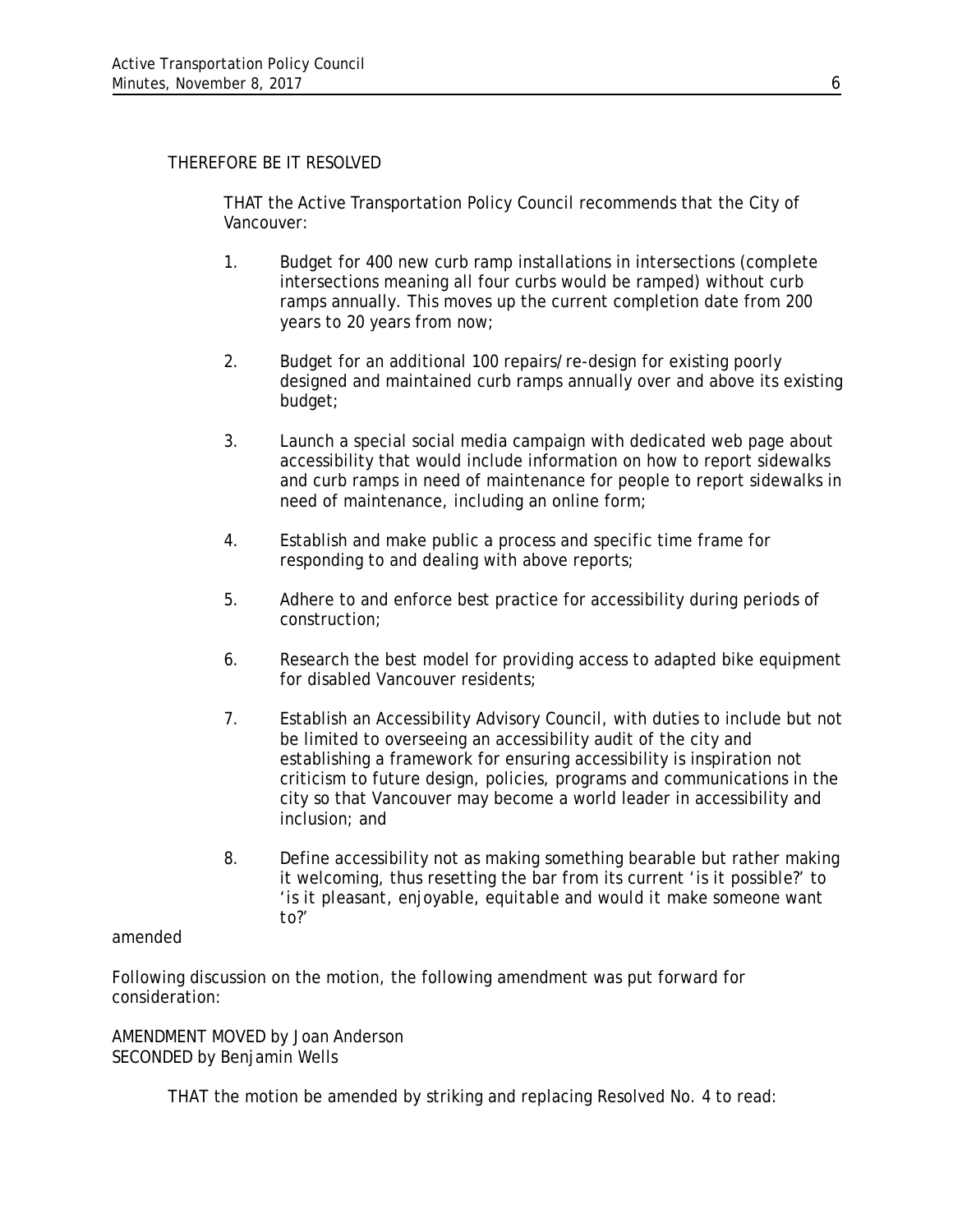4. Establish transparent and specific guidelines for curb cuts and other accessibility improvements;

FURTHER THAT Resolved Nos. 6, 7 and 8 be struck from the motion, so that they can be reviewed at a future Subcommittee meeting.

### CARRIED

(Ben Bolliger, Brian Cade and Gabrielle Peters opposed)

It was also agree to strike WHEREAS No. 23 as a friendly amendment.

The amendments having carried, the motion as amended was put and CARRIED UNANIMOUSLY.

#### **FINAL MOTION AS ADOPTED**

#### **WHEREAS**

- 1. Disabled people currently constitute approximately 14.8% of the population of British Columbia (Stats Can 2012). Although disability occurs in all age groups, the occurrence of disability rises with age and as our population is aging the overall percentage of disabled people will increase, likely substantially;
- 2. A person may have a disability that is physical, sensory, cognitive, communication, or mental health-related and be either visible or invisible;
- 3. People with different disabilities may experience different barriers to accessibility;
- 4. The majority of disabled people have more than one disability;
- 5. The most common disabilities are related to mobility, pain, and flexibility;
- 6. Accessibility is an expression, reflection, and necessary condition of social justice;
- 7. Accessibility recognizes, respects, and protects the human rights of all disabled people;
- 8. Accessibility is a fundamental requirement for equality and inclusion;
- 9. Accessibility recognizes that disability is part of the human condition;
- 10. Accessibility is a vital component of respecting and celebrating diversity;
- 11. Accessibility is a social determinant of health;
- 12. Accessibility is a requirement for an active lifestyle;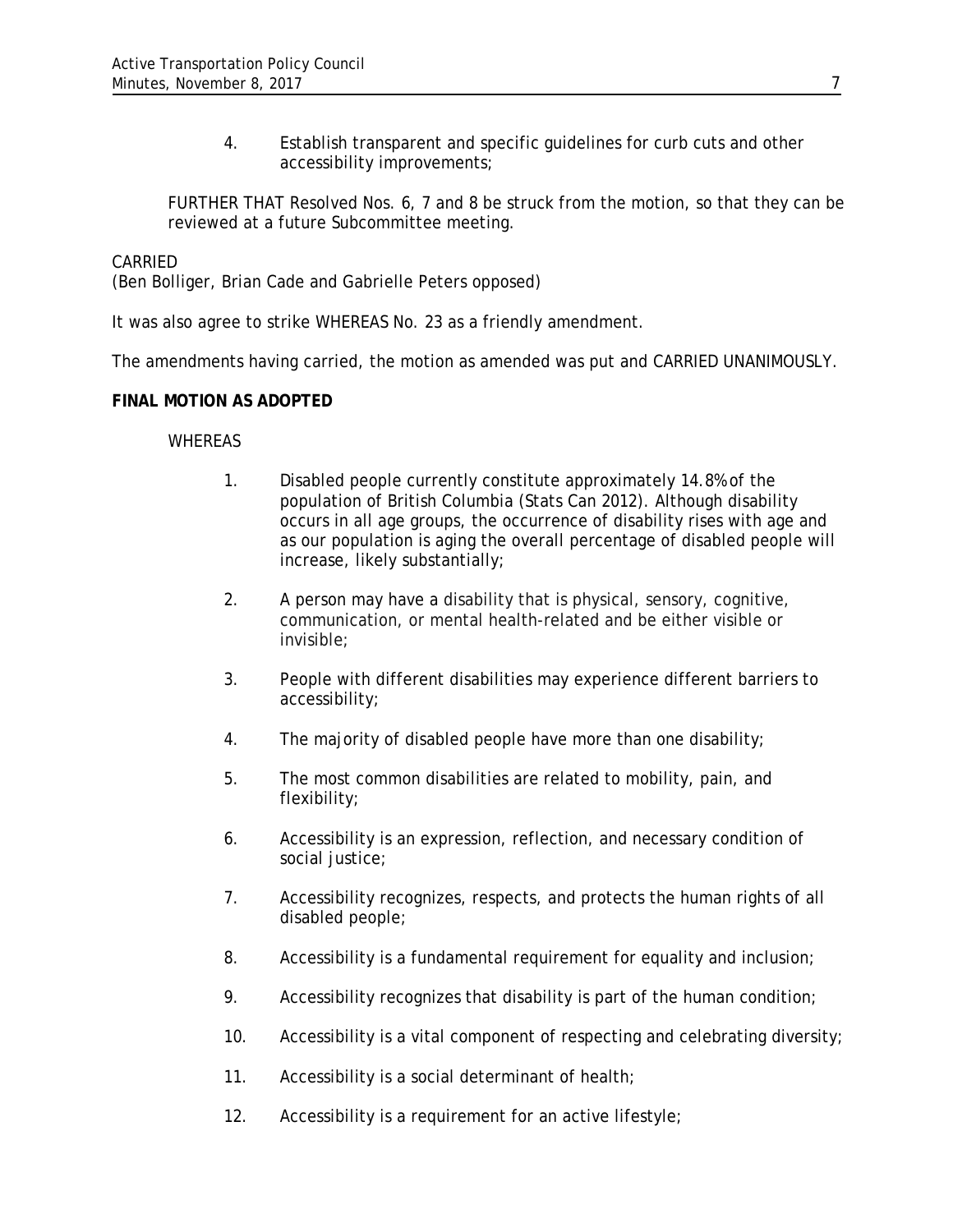- 13. Accessibility is essential ingredient to a healthy city;
- 14. Lack of accessibility can inhibit and/or prevent disabled people from participating in and contributing to the politics, economy, culture, and overall life of the community;
- 15. Lack of accessibility contributes to social isolation and loneliness. The effect of loneliness and isolation on mortality is similar to cigarette smoking (Holt-Lunstad, 2010);
- 16. Lack of accessibility decreases economic opportunity for individuals and cities;
- 17. Lack of accessibility results in fewer career opportunities and lost income for individuals;
- 18. Lack of accessibility results in lost revenue for local businesses. The Royal Bank of Canada estimates disabled people's spending power in Canada to be \$25 billion;
- 19. The Metro Vancouver Regional Growth Strategy's Sustainable Region Initiative says the region has the opportunity and vision to achieve the highest quality of life by embracing social justice and economic prosperity. This laudable goal cannot be achieved without making Vancouver accessible to all its residents;
- 20. The City of Vancouver's Transportation 2040 Plan states: "In the next 30 years the number of residents aged 60 and over will more than double. An aging population means changes in travel patterns and more people with physical challenges getting around our city. By building streets and public spaces with accessibility in mind, and providing transportation options that work for all people, we can ensure a future that allows everyone to meet their daily needs and participate in public life";
- 21. The Transportation 2040 Plan's stated vision for the people of Vancouver is healthy citizens who are mobile in a safe, accessible, and vibrant city that facilitates active lifestyles, supports social interaction, and enables "people of all ages and abilities to get where they need to go in comfort";
- 22. Vision Zero states, "No loss of life is acceptable." Accessibility is an essential element in preventing loss of life as well as loss *in* people's lives. Inability to move around the city safely, reliably, and without facing dangerous, difficult and sometimes impossible barriers results in loss to individual persons, those around them and the city that could benefit from their presence and participation;
- 23. Many existing curb ramps, including some recently installed, do not appear to conform to current best practice;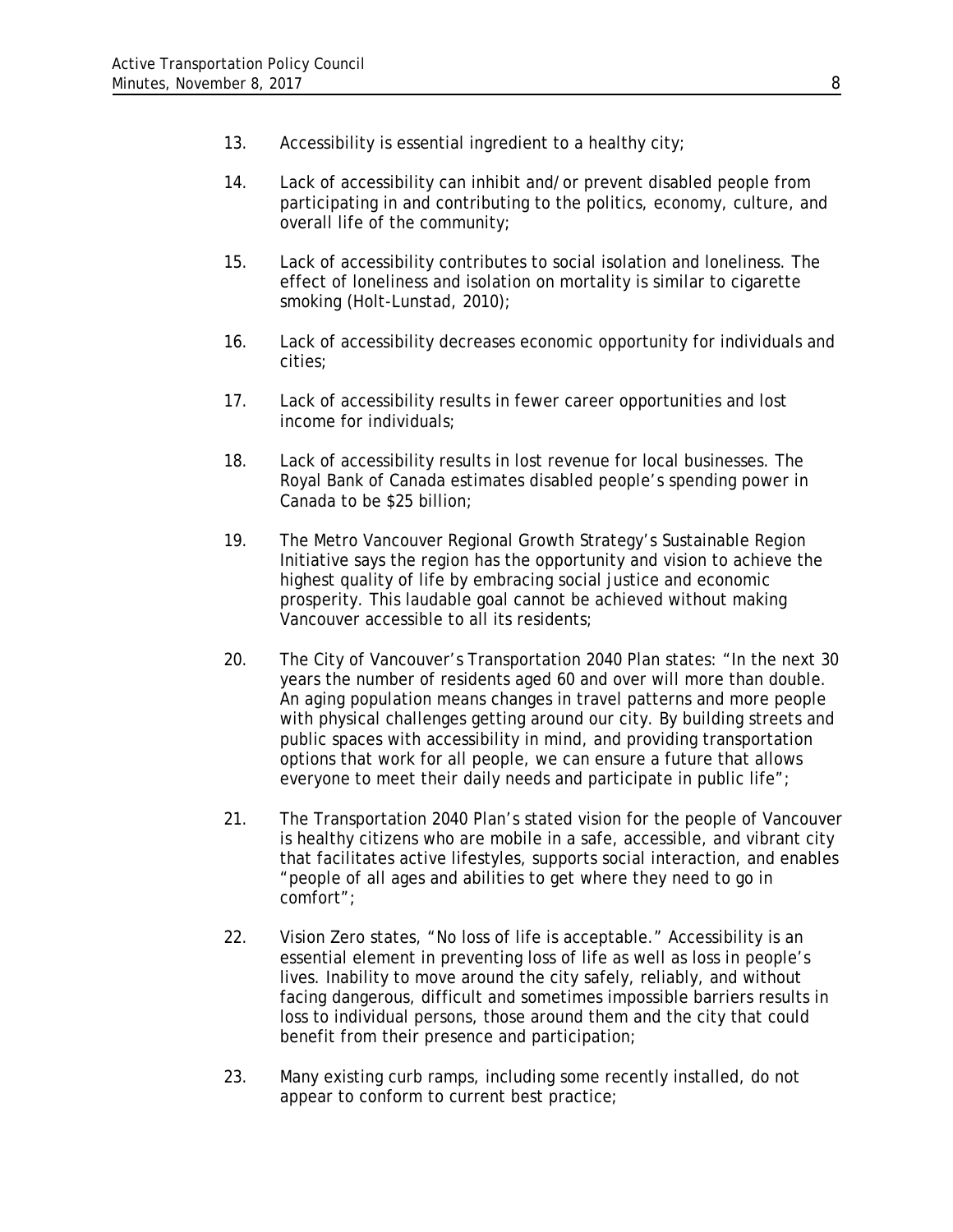- 24. 8,000 of the 27,000 intersections in Vancouver do not have any curb ramps at all. These are intersections come without warning and are either impassable or risk causing serious injury;
- 25. The current city budget allows for 40 curb ramps to be built each year. At the current rate of installation it could require 200 years to completely outfit the city with curb ramps. That time frame is simply unacceptable;
- 26. Many existing curb ramps are poorly designed and/or maintained and may be difficult, if not dangerous, to use;
- 27. Calgary and Edmonton budget for approximately 250-350 targeted curb ramp installations per year in intersections without them. They have both been doing so for a number of years. Thus even if Vancouver were to match that number the city would still be significantly behind other cities; and
- 28. Curb ramps are only useful if sidewalks are also designed and maintained to be accessible.

# THEREFORE BE IT RESOLVED

THAT the Active Transportation Policy Council recommends that the City of Vancouver:

- 1. Budget for 400 new curb ramp installations in intersections (complete intersections meaning all four curbs would be ramped) without curb ramps annually. This moves up the current completion date from 200 years to 20 years from now;
- 2. Budget for an additional 100 repairs/re-design for existing poorly designed and maintained curb ramps annually over and above its existing budget;
- 3. Launch a special social media campaign with dedicated web page about accessibility that would include information on how to report sidewalks and curb ramps in need of maintenance for people to report sidewalks in need of maintenance, including an online form;
- 4. Establish transparent and specific guidelines for curb cuts and other accessibility improvements;
- 5. Adhere to and enforce best practice for accessibility during periods of construction.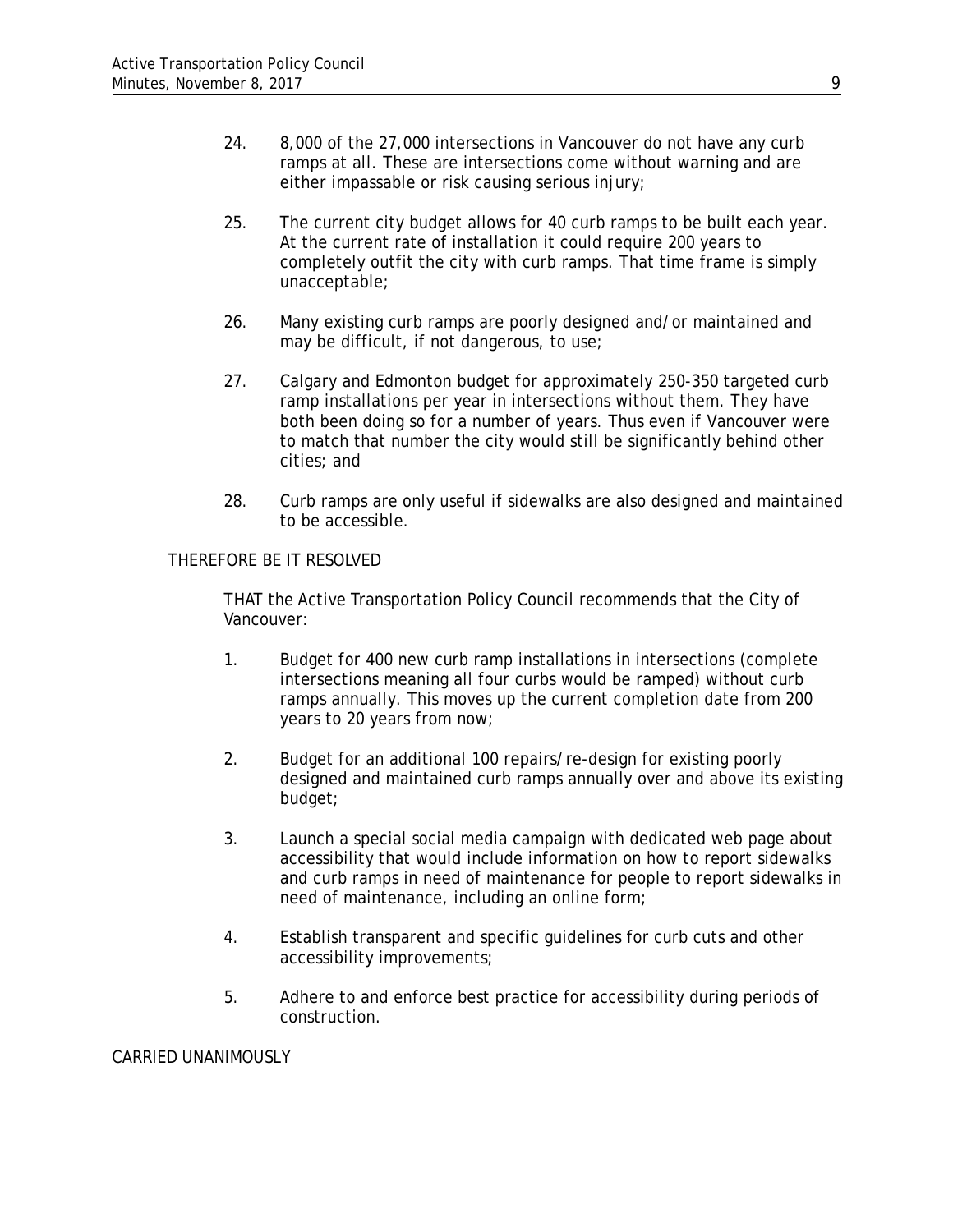*\* \* \* \* \**

*At 7:30 pm the Committee agreed to vary the order of the agenda to deal with New Business Item 1, adjourn the meeting and then hear the Staff Liaison Update.*

*\* \* \* \* \**

# **4. New Business**

(a) Bute-Robson Plaza Motion

Following discussion, it was,

MOVED by Benjamin Bolliger SECONDED by Lisa Slakov

#### WHEREAS

- 1. The Active Transportation Policy Council is in favour of car-free, accessible spaces to increase opportunities for delightful, active transportation;
- 2. The City of Vancouver has been piloting a car-free public plaza at Bute and Robson Streets over the summer;
- 3. The car-free design has resulted in the previously underused space being activated in all weather conditions at various times of the day by people of all ages and abilities and various modes of active transportation.

#### THEREFORE BE IT RESOLVED

THAT the Active Transportation Policy Council urges City Council to make the temporary car-free public plaza at Bute and Robson Streets permanent;

FURTHER THAT the permanent design and activation plan ensures accessibility and that all modes of active transportation can use the space as much and as often as feasible on a year-round basis, and in a variety of weather conditions.